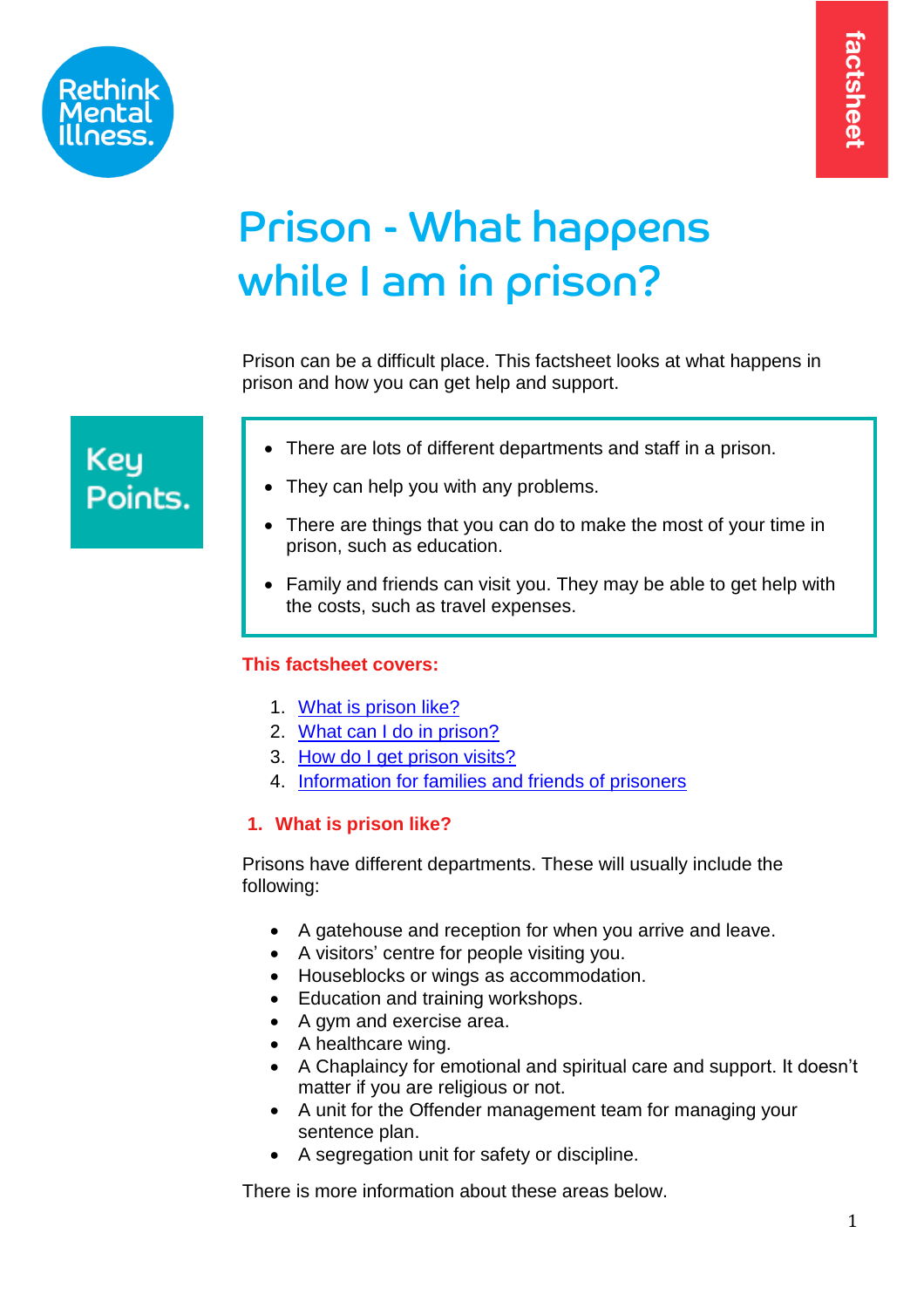You will meet different staff to help you while you are in prison. They can give you information and advice while you are in prison and for your release. External organisations or charities may visit prisons to help with issues such as housing, money or finding a job.

#### **Where will I stay?**

Where you stay may be called a houseblock. Houseblocks are usually divided into different wings. There may be different houseblocks for different prisoners. For example, new prisoners, prisoners on remand, sentenced prisoners and lifers may all stay in different areas.

Some prisons have a healthcare wing. It is a bit like a hospital ward. You might go there if you have physical or mental health problems.

Some prisons have houseblocks for young offenders aged between 18-21 years old.

On each wing, there will be rooms or cells for you to sleep in. Sometimes there are shared rooms known as dormitories. Or you may need to share a cell with someone else. There will be showers and toilets, TV and pool tables, telephones, staff offices and food halls where you get your meals.

#### **Can I get education and training?**

Prisons should have different education and training courses.<sup>1</sup> Some are work related courses, such as bricklaying and mechanics workshops. There will be an education department, where you can learn skills including English and Maths. You may be able to get a qualification such as NVQs and GCSEs or do an Open University course.

The prison will have a library.<sup>2</sup> Libraries should have different books, magazines and newspapers. It should have information that could help when you are in prison or when planning for your release. You can take some reading materials back to your cell with you.

#### **What are incentives and earned privileges?**

Every prison should have a system of incentives and earned privileges. There are 4 levels to the scheme: $3$ 

- basic,
- entry,
- standard, and
- enhanced.

You will start on the entry level when you first enter prison. If you:<sup>4</sup>

- commit to your rehabilitation,
- behave well, and
- help others.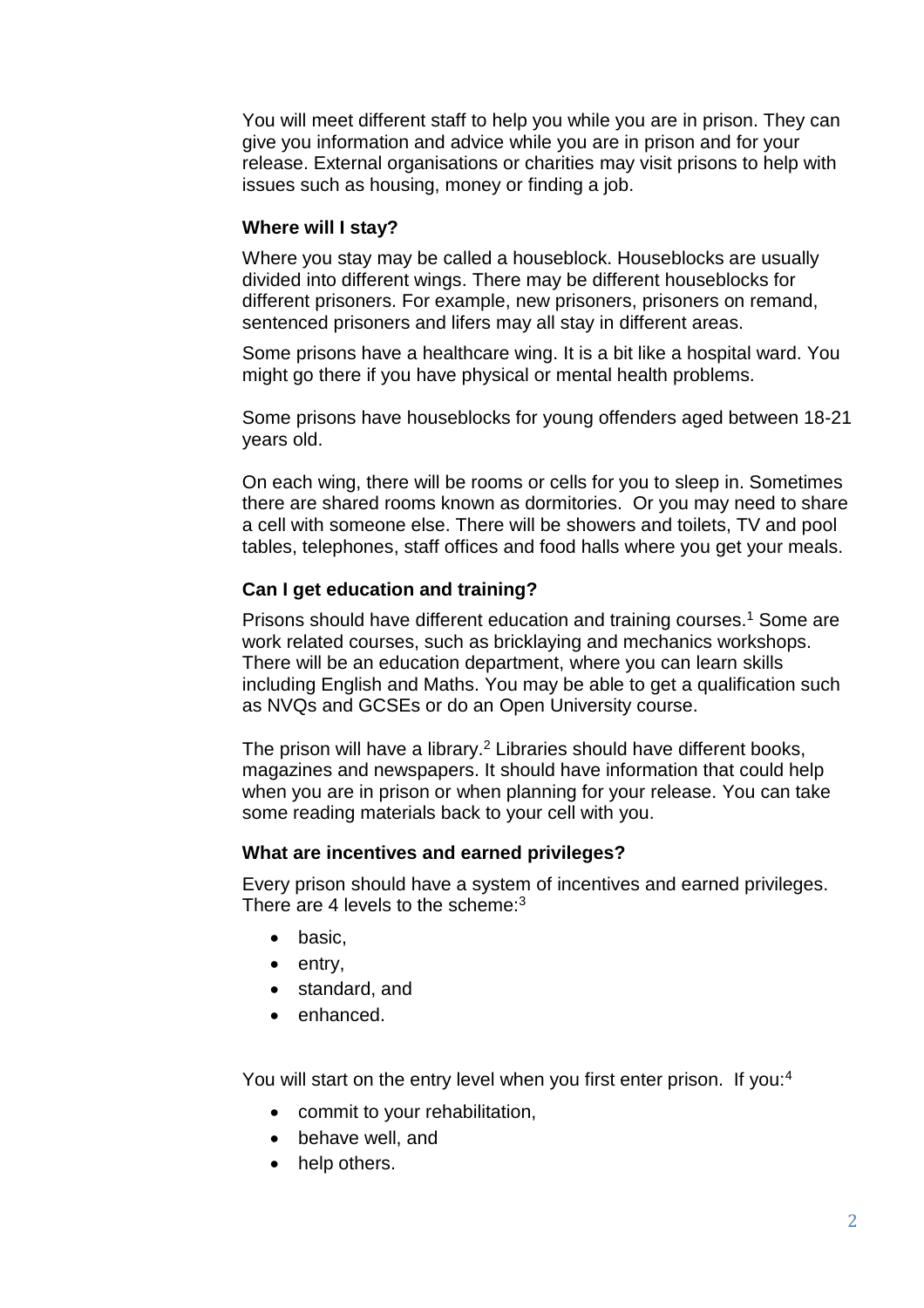Then you can move up to standard and enhanced level privileges. If you behave badly you will move down to the basic level of privileges. If you have the standard or enhanced level you might:<sup>5</sup>

- be allowed more visits.
- be able to earn higher rates of pay,
- get a television in your cell,
- be able to wear your own clothes,
- have your own money.
- get time out of your cell for socialising.

#### **Will there be a gym?**

There will usually be a gym with weights and exercise machines. There may be a gym hall or outside space for football and other games. You will be allowed to use the gym for a certain amount of time. If you are on standard or enhanced level of privilege, you may be allowed to use the gym facilities more.<sup>6</sup>

#### **Can I get healthcare?**

You should get the same kind of healthcare that you can get in the community.<sup>7</sup> This includes help from doctors, dentists, opticians and any other healthcare professionals. Some prisons have a healthcare wing, like a hospital. You might stay there if you are very unwell.

The prison in-reach team can help you with your mental health. It is like a Community Mental Health Team.<sup>8</sup>

If your mental illness gets very bad, the prison can arrange to assess you under the Mental Health Act 1983. If you need hospital treatment they can transfer you to a hospital outside the prison. $9$  There are letter templates at the end of this factsheet that you can use to:

- ask to be transferred to hospital, and
- ask the prison to share information about your mental health.

There are also letters that your friends and family can use.

#### **What is Chaplaincy?**

Chaplaincy is a place where you can go to get religious or spiritual support. You don't have to have a religion to go.<sup>10</sup> It supports everyone no matter what their religion is. There are regular services and you can ask to speak to the chaplain.

#### **How can the Offender Management Unit help?**

Offender Supervisors and Offender Managers help you to manage your sentence. For example, they should manage your risk and help you to reach certain targets.<sup>11</sup> These might be doing an education course or working with mental health services.

Offender Supervisors work in the prison. Offender Managers usually work in the community, but they also sometimes work with people in custody.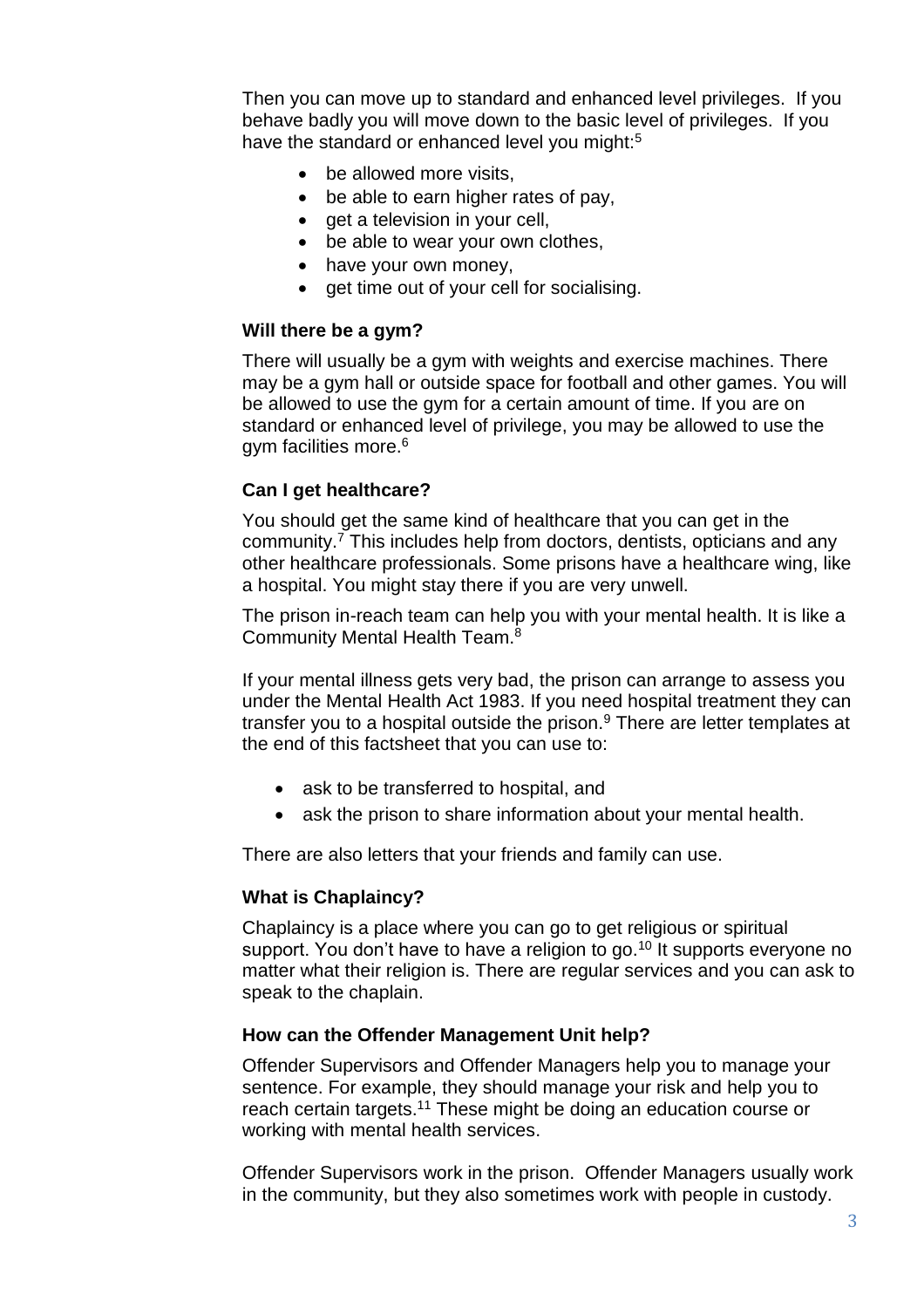The Offender Supervisor has links with outside agencies and organisations to help you settle back into the community on release. Part of their job is to stop you re-offending.<sup>12</sup> They can help you do this by looking at your needs while in prison and on release. For example, they can help you with:

- housing,
- relationships with family,
- mental and physical health, and
- money issues.

Your Offender Supervisor in the prison will speak to your Offender Manager in the community. They will supervise you in the community on release from prison.

#### **What is Segregation Unit or 'Seg'?**

A segregation unit is separate from the normal wings. In segregation, you don't have contact with other prisoners. You may go to segregation to help with safety and discipline. For example, if you have broken prison rules. Or your behaviour is too difficult to manage on a normal wing.<sup>13</sup>

The Governor should only use segregation for a short period of time. The prison shouldn't use it inappropriately. Going into segregation is called removal from association.

You shouldn't be removed for more than 3 days unless a member of the board of visitors or of the Secretary of State consents to it. A member of the board of visitors or of the Secretary of State can consent to you being removed for up to a month. This may be renewed from month to month. If you are younger than 21 the month period is reduced to 14 days. The 14 days period can also be renewed. 14

#### **Vulnerable prisoners' unit**

A vulnerable prisoners' unit is separate from the normal wings. If you are at risk from other prisoners you may go to a vulnerable prisoners' unit. 15 Sometimes, you may have to be sent to segregation for a short time until you can be placed in the vulnerable prisoners' unit.<sup>16</sup>

#### **What staff are in the prison?**

Staff can give you information, help and advice. Most departments are run by staff employed by the prison service. Staff from outside charities or organisations may also work in the prison.

#### **Prison staff**

Most staff in the prison will be prison officers. A prison officer does many things. They manage the security of the prison and keep an eye on how you and the other prisoners are behaving. They make sure vulnerable prisoners are ok. Prison officers should be able to explain how the prison works.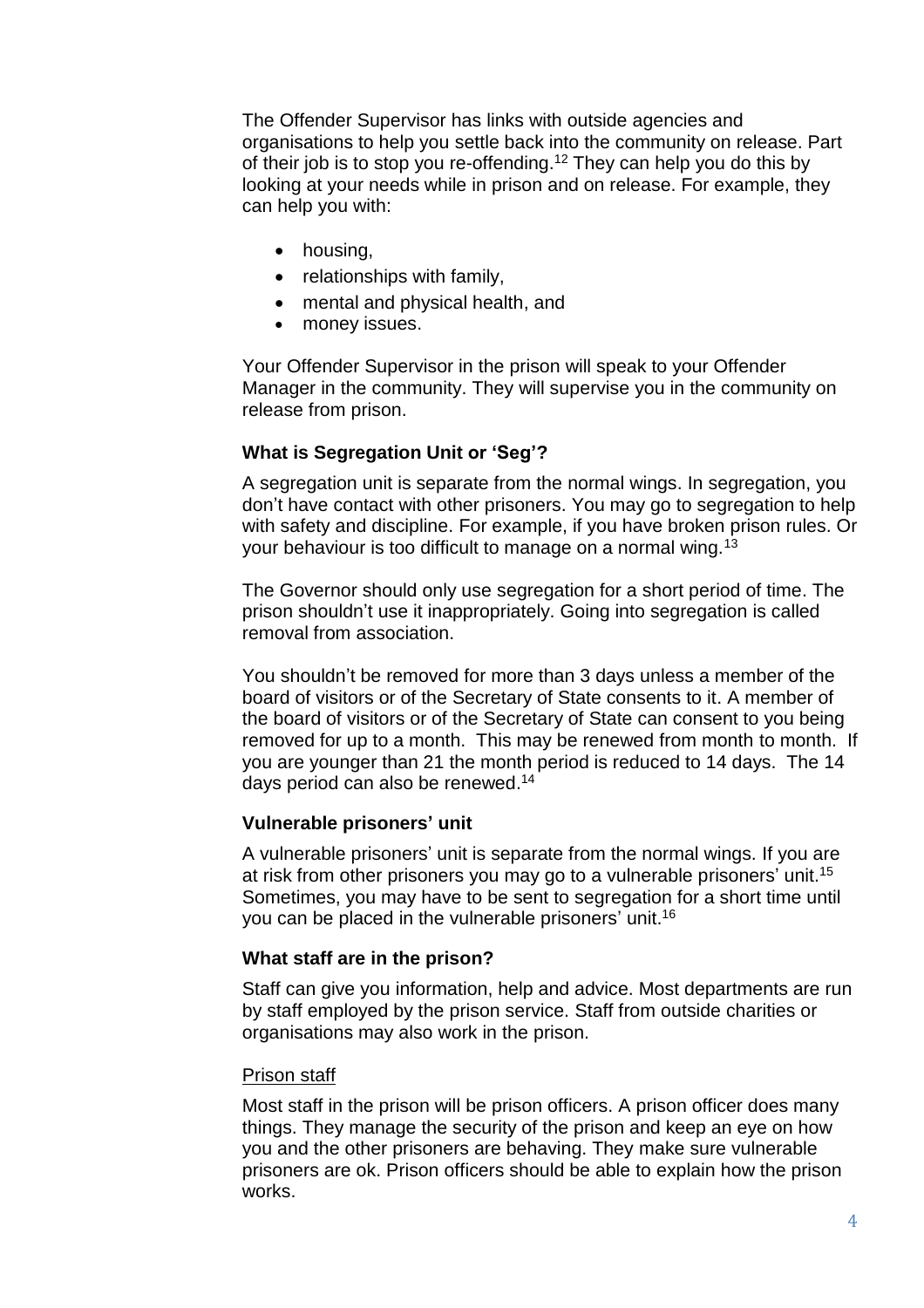You may get a personal officer. This is a prison officer who can help you with any problems you may have in prison.<sup>17</sup> You should tell your personal officer any problems or worries you have. They can help sort these out.

Other prison staff will work in the kitchens, training and education departments and Chaplaincy.

#### Staff from outside organisations

Some prisons will have staff from outside organisations to help you with things like housing, finding a job or money issues. These organisations may include local housing associations, Jobcentre Plus and the Citizens Advice Bureau (CAB).

Some organisations visit prisons to help with childcare issues, such as Barnados.<sup>18</sup> Some help women prisoners, such as the charity Women in Prison.<sup>19</sup> Other charities have befriending services where someone will come and visit you in prison, such as the New Bridge Foundation.<sup>20</sup>

If you have problems in prison an advocacy service may be able to help. For example, you might have problems with healthcare. An advocate can help to get your voice heard.

You can find out more information about '**Advocacy'** at [www.rethink.org.](http://www.rethink.org/) Or call our General Enquiries Team on 0121 522 7007 and ask them to send you a copy of our factsheet.

Other charities may visit or offer help with settling back into the community when you are released. These are known as ex-offender or resettlement charities. These include Nacro, Unlock and Clinks.

You can find contact details of useful organisations in the Useful Contacts at the end of this factsheet.

#### [Top](#page-0-1)

#### <span id="page-4-0"></span>**2. What can I do whilst in prison?**

All prisoners can go to education and training.<sup>21</sup> Sentenced prisoners are often expected to do work.<sup>22</sup> You could help in the kitchen by cooking, cleaning areas of the prison, recycling and laundry. You can learn new skills by doing work. This could be very helpful when you are released.

There are programmes to help you with your offending behaviour and why you are in prison. Some of these are explained below.

#### **Offender Behaviour Programmes (OBPs)**

These help you to look at why you have offended and they try to reduce the risk of re-offending. There are different programmes depending on your needs and why you are in prison.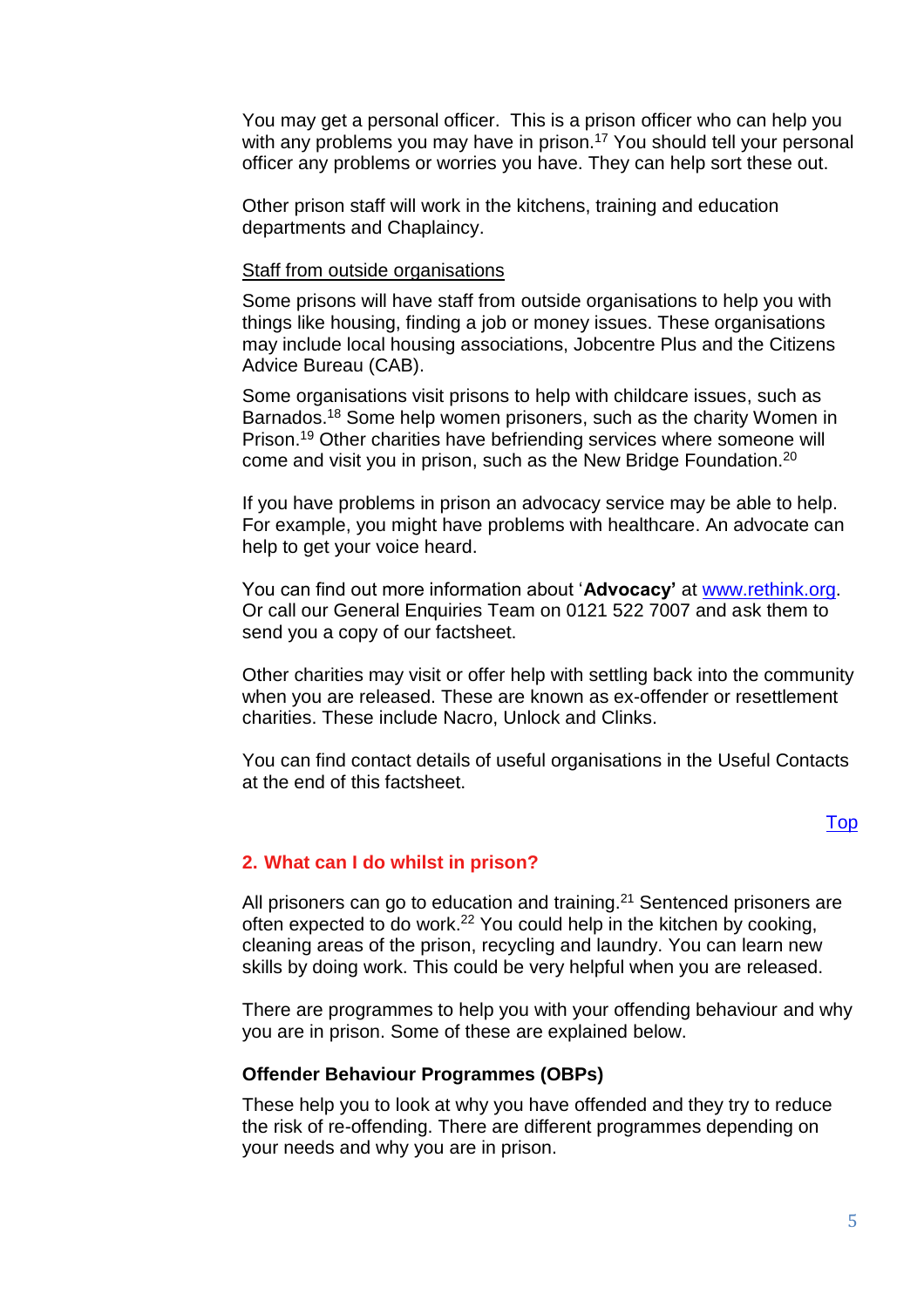For example, the Thinking Skills Programme (TSP) looks at the thinking and behaviour linked with offending and covers things like problem solving. There are other programmes that address managing anger such as Resolve. And there are specific programmes for sex offenders such as Horizon. 23

You might have to complete an offender behaviour programme for your sentence plan.<sup>24</sup> If you don't complete the programme, it may affect whether you get parole.<sup>25</sup> Parole means leaving prison before the end of your sentence.

#### **Drug and alcohol programmes**

These look at drug and alcohol problems. You may hear this called 'substance misuse'.

Your sentence plan might include doing this programme if you have drug or alcohol issues.

Outside organisations run some substance misuse programmes in prisons.

You can find more information on [www.rethink.org](http://www.rethink.org/) about:

- **Drugs, alcohol and mental health**
- **Healthcare in prison**

Or call our General Enquiries Team on 0121 522 7007 and ask them to send you a copy of our factsheet.

#### **Release on Temporary Licence (ROTL)**

ROTL lets some prisoners leave the prison for things such as work, training, job interviews or home leave. Quite a few prisons now do this, to help you settle back in the community.<sup>26</sup>

The prison needs to do detailed risk assessments before you can leave.<sup>27</sup> In some cases a member of prison staff may escort you.<sup>28</sup>

You can't usually get ROTL if you are only on the basic level of the incentives and earned privileges scheme. <sup>29</sup> You can find out more information about the incentives and earned privileges scheme in section 1 of this factsheet.

You will be on a temporary licence when you are in the community. You will need to meet conditions such as not meeting up with certain people and not going to certain areas.<sup>30</sup>

ROTL can help you if you are due for release soon. You can meet local organisations and employers in the local area and see family.

# [Top](#page-0-1)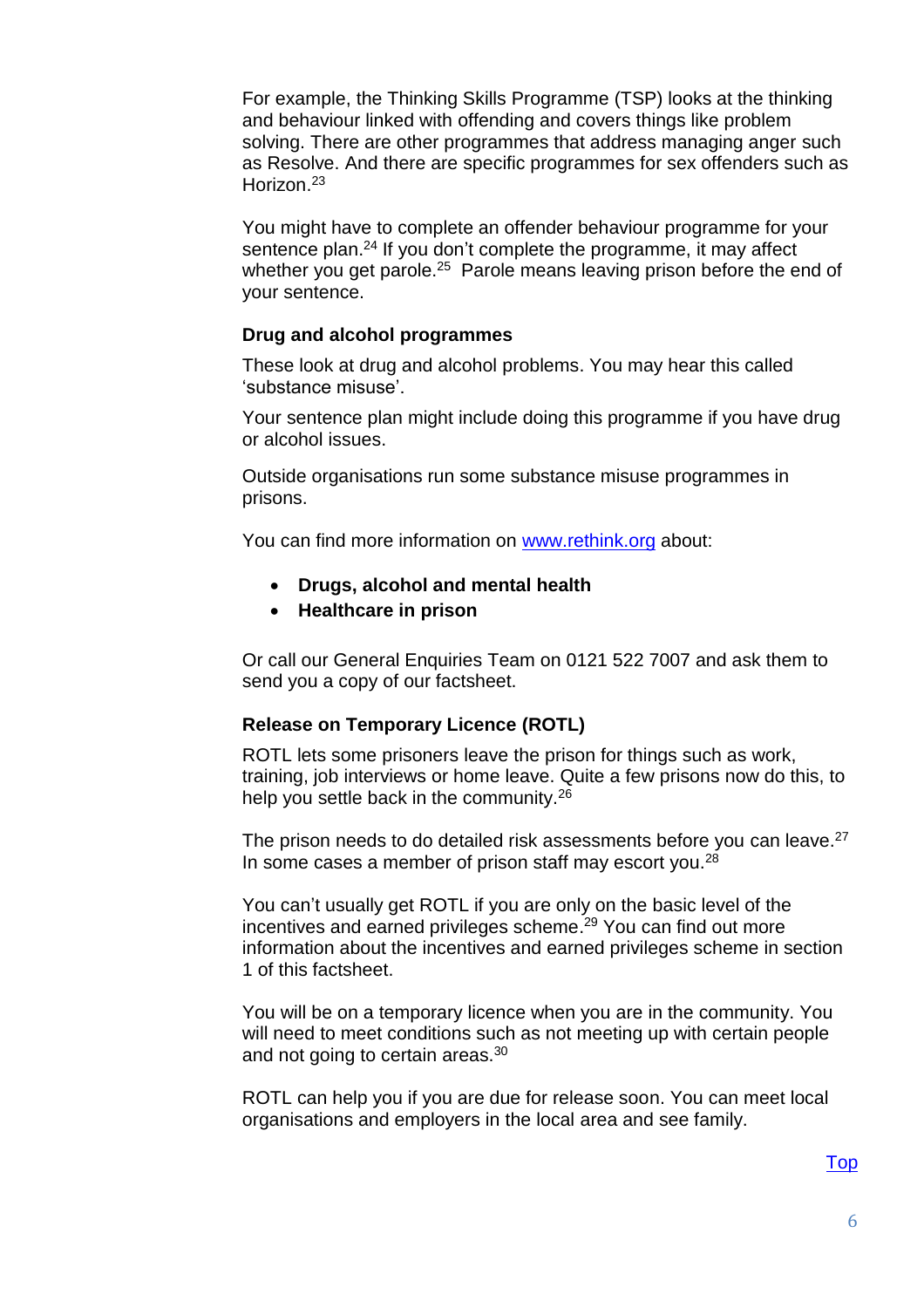# **3. How do I get prison visits?**

#### **What are the visiting times in prison?**

Visiting times will vary in each prison. You can ask prison staff about visiting times.

#### **How often can I get visits?**

This depends on whether you have been convicted or whether you are on remand. 'Convicted' means being found guilty and sentenced. 'Remand' means you are awaiting your trial or sentencing hearing.

If you are on remand, you can have more visits than a convicted prisoner. You can get three 60-minute visits a week.

If you are a convicted prisoner, you are allowed at least two 60-minute visits every four weeks. <sup>31</sup> Some prisons allow more visits as a reward for good behaviour. 32

If you are far away from home, people can save up their visits. They can visit you less often but have more time at each visit. This is known as accumulated visits.<sup>33</sup> You can speak to the prison to see how this works.

#### **How do I arrange a visit?**

If you are convicted or sentenced, you will need to send visitors a visiting order. This includes the names and details of the visitors, including children under 18.<sup>34</sup>

If you are on remand, you don't need to send a visiting order. Your visitor can call the prison and book a visit.<sup>35</sup>

It is a good idea for people to book visits in advance, as visits can get booked up quickly. They can book their future visits when they come to see you.

#### **Can my visitor bring children with them?**

Children can visit. You should ask staff how many children could come. Most prisons will have toys<sup>36</sup> and possibly a crèche for younger children.<sup>37</sup>

#### **What can I expect?**

There may be a visitors' centre at the prison. The staff can give information and advice to family and friends, such as prison life and family issues.<sup>38</sup>

You may want to check with the prison what you and your visitors can and can't do. For example, some prisons don't allow anything to be passed between you and visitors $^{\rm 39}$  or don't allow you to touch each other. $^{\rm 40}$ 

[Top](#page-0-1)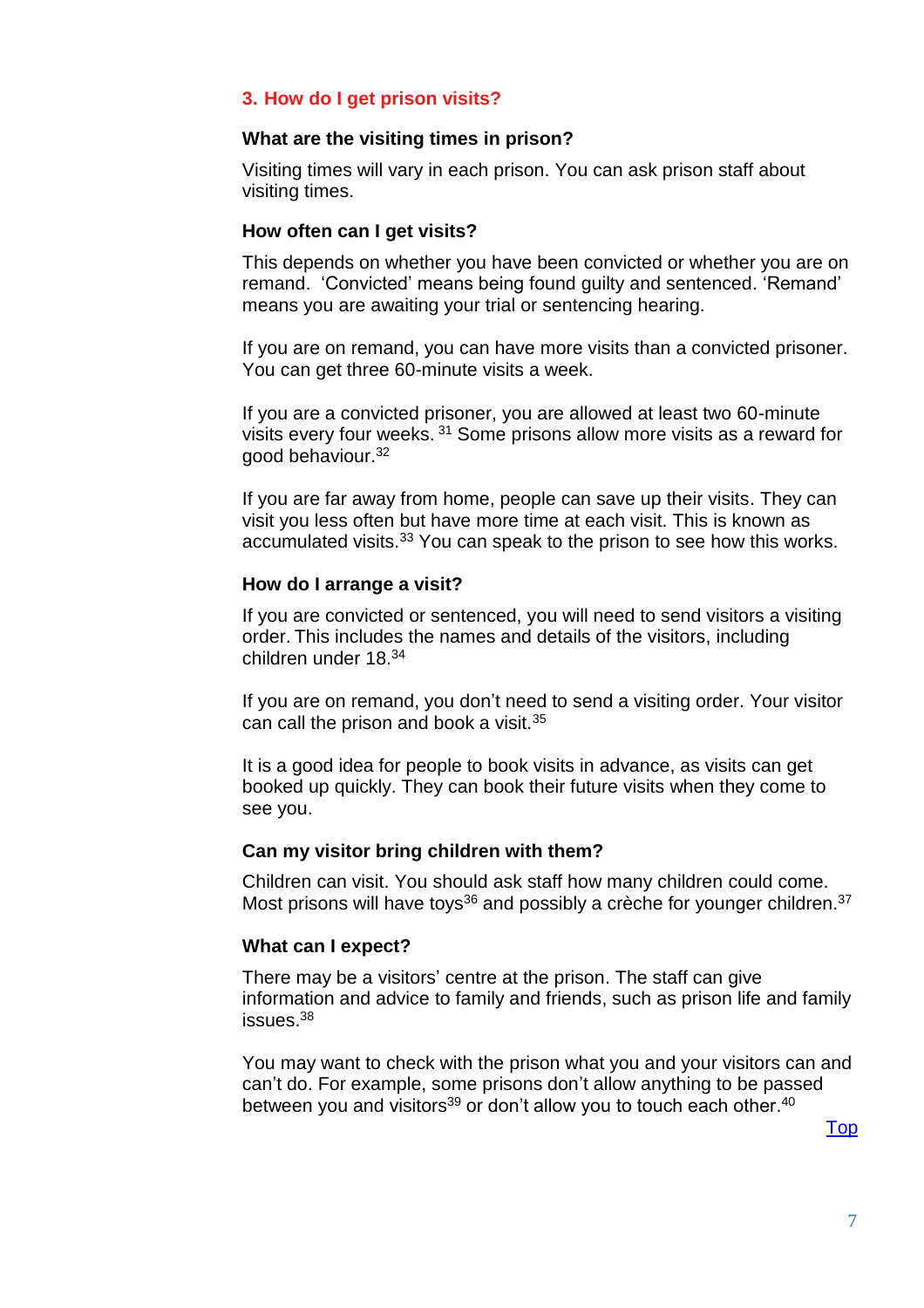# <span id="page-7-0"></span>**4. Information for families and friends of prisoners**

It can be difficult if you have a friend or relative in prison. It will affect people differently. Some people may be angry, upset or feel ashamed and worried.

If you are worried about your friend or relative's mental health, you can use our sample letter below to write to the prison.

The Prisoners' Families Helpline provides advice and information to families of prisoners. You can find their details in the useful contacts section below.

You can find more information on [www.rethink.org](http://www.rethink.org/) about:

- **Complaints about prison**
- **Healthcare in prison**
- **Prison – Planning for release**
- **Prison – Helping someone who is in prison**

[Top](#page-0-1)

**Useful Contacts** 

**Further** 

Reading

#### **Prison Advice Service**

PAS offers free legal advice and information to prisoners throughout England and Wales regarding their rights, conditions of imprisonment and the application of the Prison Rules.

**Phone (Advice line):** 020 7253 3323 (Monday, Wednesday and Friday. 10:00-12:30 and 14:00-16:30) **Address:** Prisoners' Advice Service PO Box 46199 London EC1M 4XA **Email:** [advice@prisonersadvice.org.uk](mailto:advice@prisonersadvice.org.uk) **Website**: [www.prisonersadvice.org.uk/about/what-we-do/;](http://www.prisonersadvice.org.uk/about/what-we-do/)

#### **Prison Reform Trust**

Prison Reform Trust is a charity that has information and advice for prisoners.

**Telephone (information and advice)**: 0808 802 0060 (Monday and Thursday 3:30pm - 5:30pm, Wednesday 10.30am - 12.30pm) **Telephone (office):** 020 7251 5070 **Address:** FREEPOST ND 6125, London, EC1B 1PN **Website:** [www.prisonreformtrust.org.uk](http://www.prisonreformtrust.org.uk/) 

#### **SEAP**

SEAP deliver advocacy in some prisons.

**Telephone**: 0330 440 9000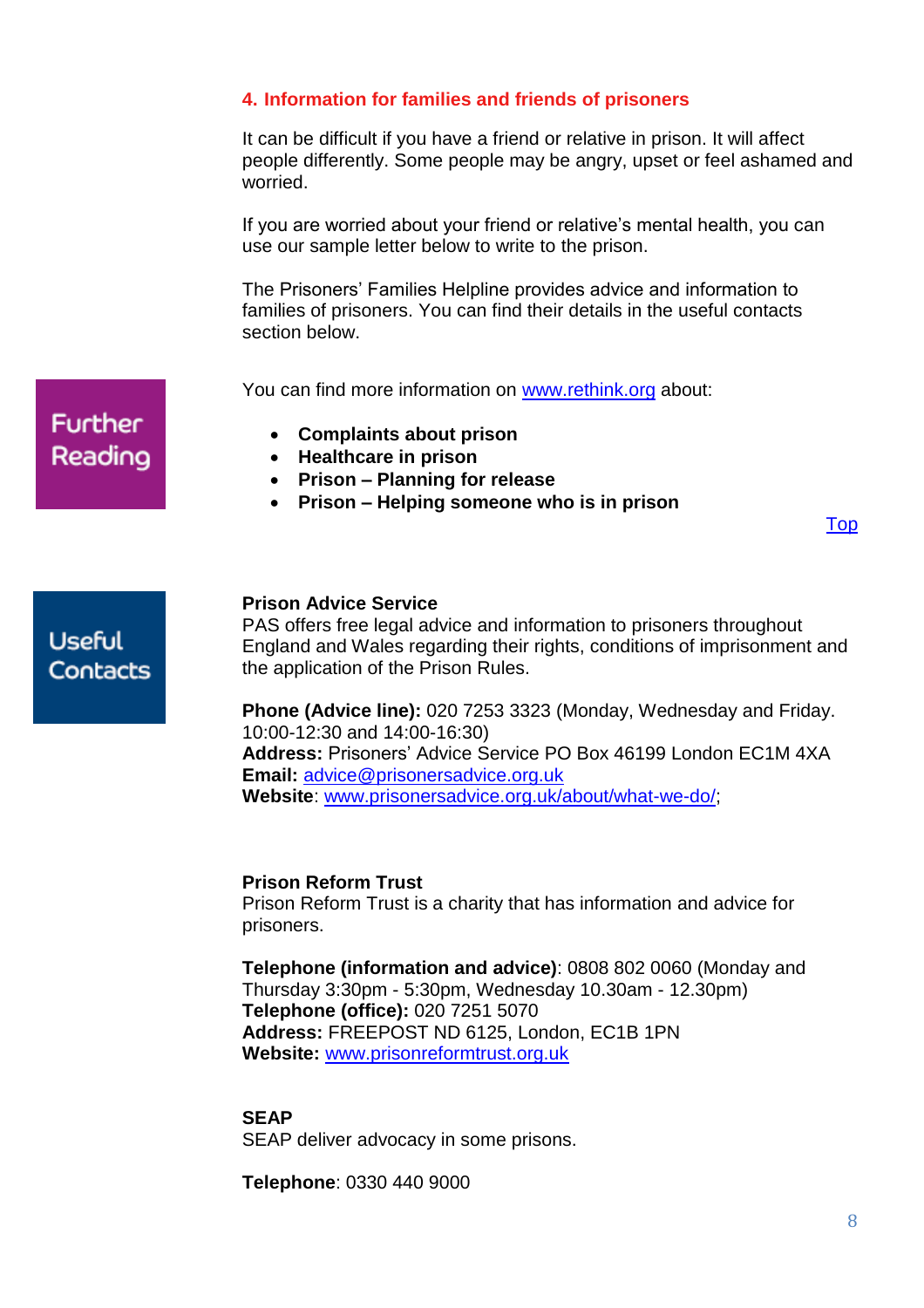**Address:** Head Office, PO Box 375, Hastings, East Sussex, TN34 9HU **Email:** [info@seap.org.uk](mailto:info@seap.org.uk) **Website**: [www.seap.org.uk](http://www.seap.org.uk/)

#### **Unlock**

Unlock is a charity led by reformed offenders. They provide information on many topics including how benefits and housing are affected by being in prison, banking, insurance and employment. They provide confidential peer advice on overcoming the effects of criminal convictions and some limited casework.

**Telephone:** 01634 247350 (Monday to Friday 10am – 4pm) **Address:** Maidstone Community Support Centre, 39-48 Marsham Street, Maidstone, Kent, ME14 1HH **[Text or WhatsApp:](http://hub.unlock.org.uk/contact/#Texting%20us%20or%20contacting%20us%20by%20WhatsApp)** 07824 113848 **[Skype:](http://hub.unlock.org.uk/contact/#Contacting%20us%20by%20Skype)** search for Unlock Helpline **Email:** [advice@unlock.org.uk;](mailto:advice@unlock.org.uk) **Website:** [www.unlock.org.uk](http://www.unlock.org.uk/)

#### **New Bridge Foundation**

New Bridge works with individual offenders responding to their own needs, talents and potential. They organise befriending by letter and face-to-face visits for people serving sentences.

**Telephone**: 020 8671 3856 **Address**: 1a Elm Park, London, SW2 2TX **Emails**: [info@newbridgefoundation.org.uk](mailto:info@newbridgefoundation.org.uk) **Website**: [www.newbridgefoundation.org.uk/](http://www.newbridgefoundation.org.uk/)

#### **Prisoners Families Helpline**

Provide advice and information to people who have a family member involved in the criminal justice system.

**Telephone:** 0808 808 2003 (Monday – Friday 9am – 8pm, Saturday and Sunday 10am – 3pm). **Email:** [info@prisonersfamilies.org](mailto:info@prisonersfamilies.org) **Website:** [www.prisonersfamilies.org](http://www.prisonersfamilies.org/)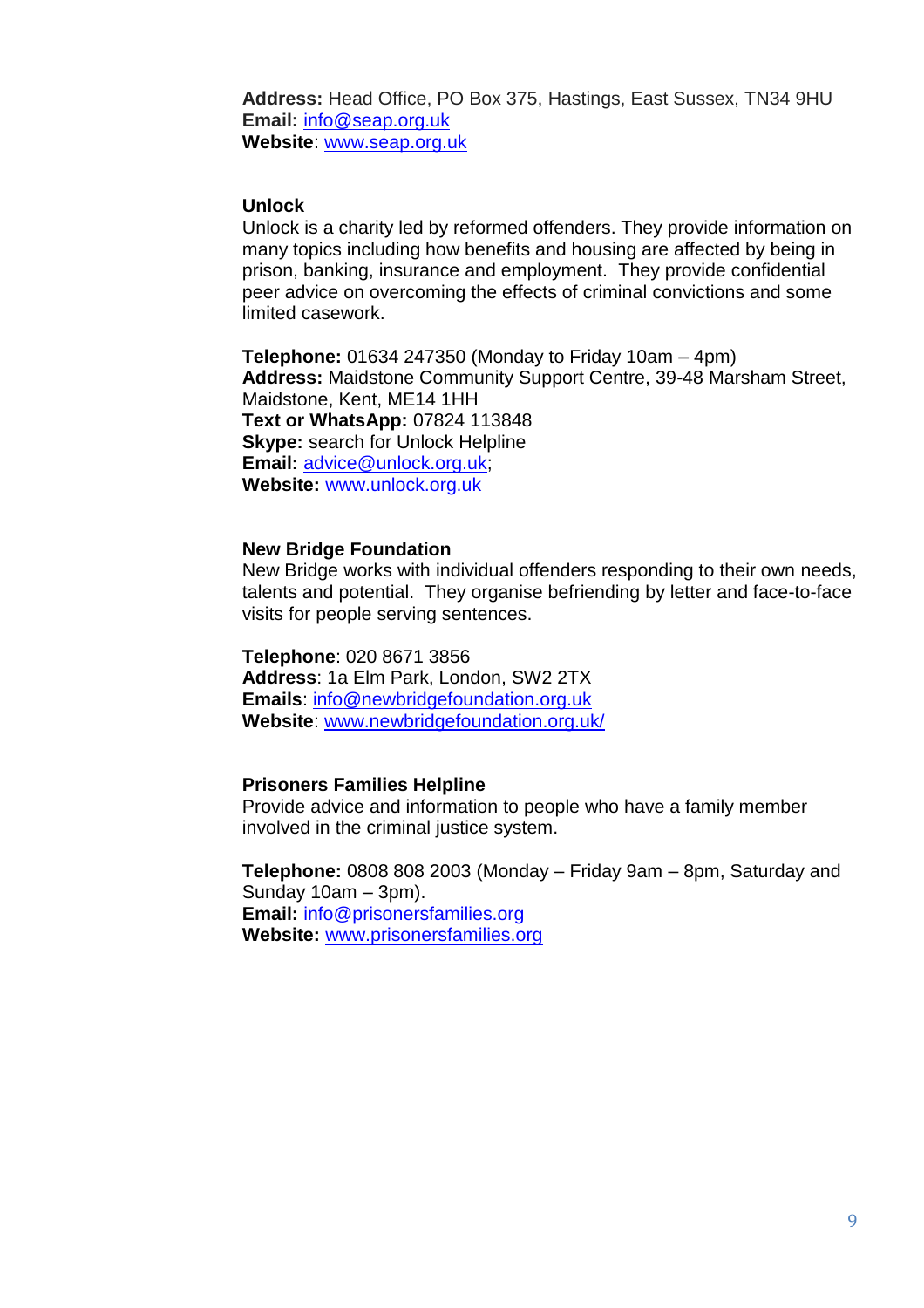

**Sample letter if you want to give information to the prison and/or ask for a transfer to hospital** 

*[Name of Governor or Healthcare Manager]*

*Date:*

Dear *[Name of Governor / Healthcare Manager],*

## **Re:** *[Your name].* **Date of birth: Prison number** *(if you know it)*

I am writing to give the prison more information about my mental health.

To give you more information about my circumstances:

*[Give details of your mental health, what has been happening recently that worries you about your mental health, and any other relevant background information. List as much of the worrying behaviour as possible, but try not to make the letter too long. You might want to consider the following questions:* 

- *Have you got a mental health diagnosis? If not, what has been happening recently to make you concerned about your mental health?*
- *Has your mental health got worse since being in prison?*
- *Have you seen anyone from healthcare since being in prison? Would you like to see someone?*
- *Have you been taking any medication or getting therapy? Tell the prison if your treatment has stopped since being in prison.*
- *Before prison, did you see anyone about your mental health such as a GP or Community Mental Health Team? Give the prison any details.*
- *Is there anything else that the prison needs to know? For example, do you take drugs or drink alcohol? Would you like to see someone about this?]*

*[If you feel that you are so unwell that you should be in hospital* I feel that the prison is doing all they can for my mental health, but it can no longer manage my condition in the prison. I would like to be assessed for a transfer to hospital under [**keep the one relevant to you]** section 47 of the Mental Health Act 1983 *(if you are sentenced)/* section 48 of the Mental Health Act 1983 *(if you are on remand and have an ongoing court case)*.

The Government wants to make sure that the criminal justice system takes people's mental health into account. I feel the prison needs to understand my background, and would like you to take this into account while you are caring for me.

Yours faithfully,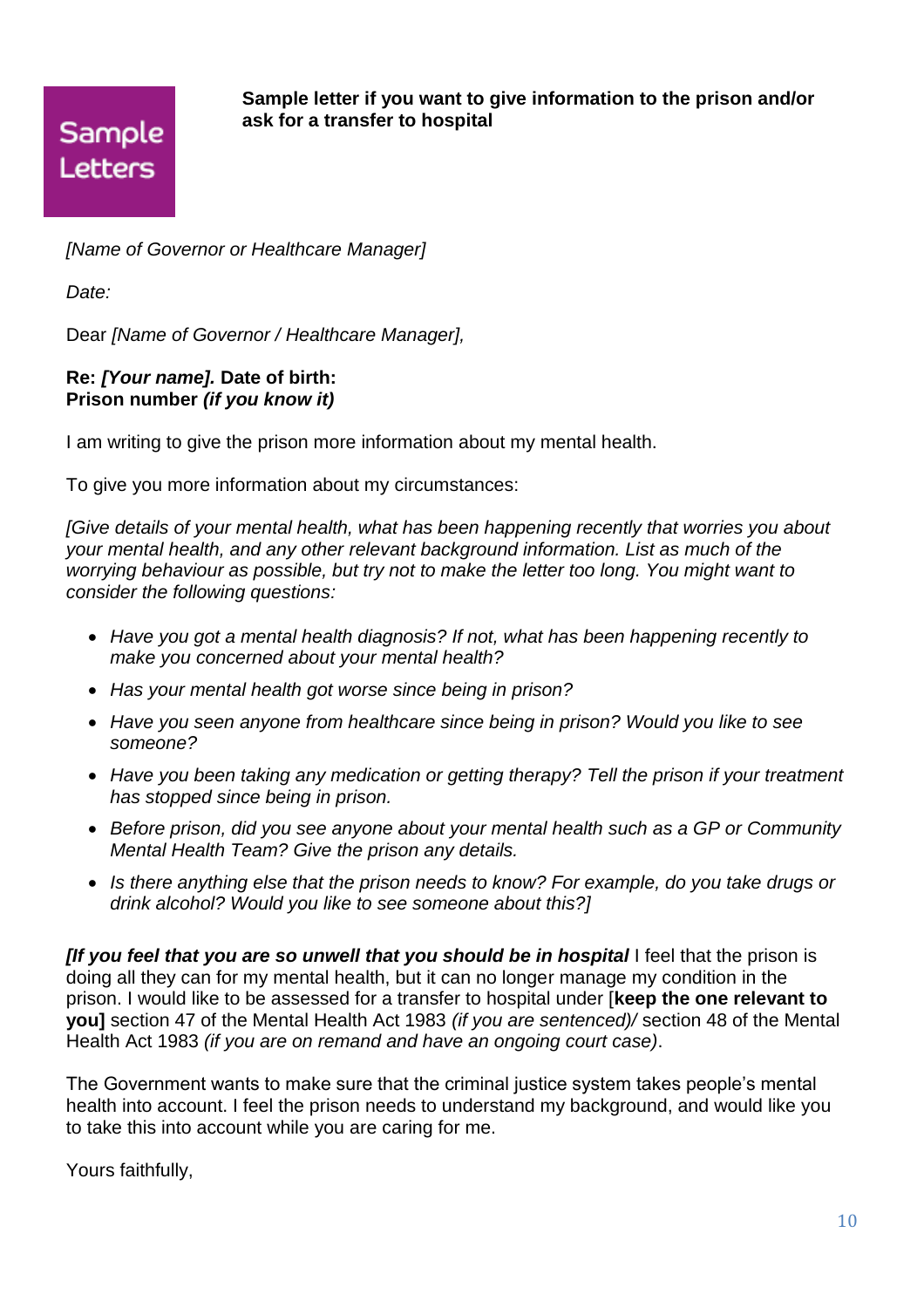*[Signature] [Your name]* **Sample letter for friends/ relatives to provide information to the prison and ask for a transfer to hospital**

*[Your name] [Your address] [Your telephone number (optional)] [Your email address (optional)]*

*[Name of Governor or Healthcare Manager] [Prison address (you can find this at [www.justice.gov.uk\)](http://www.justice.gov.uk/)]*

Date:

Dear *[Name of Governor or Healthcare Manager]*

**Re:** [*Prisoner's Name]* Date of birth: Prison number: *(if known)* 

I am writing to you about *[name of your friend/relative] [state relationship).* I am worried about *[name of your friend/relative]*'s mental health. I would like to give you more information about them while they are under your care.

*[Give details of your friend/relative's symptoms and behaviour which is causing you concern and any relevant background information. List as much of the worrying behaviour as possible, but try not to make the letter too long. You might want to consider the following questions:* 

- *Has your friend/relative got a mental health diagnosis? If not, what has been happening recently to make you concerned?*
- *Has their mental health got worse since going into prison? For example, have they said anything on the phone or in letters that has worried you? Have you noticed a change in their behaviour or appearance when visiting them?*
- *Do they receive any treatment, such as medication and/or therapy?*
- *Have they ever accessed mental health services or are they accessing them now? You could give the prison details of any services if you know these. This could include details of their GP or Community Mental Health Team.*
- *Does the person understand their illness or do they think they are well (do they lack insight)?*
- *Are there any other circumstances you think the prison should know about? For example, drug or alcohol use?*

# *[If you feel that your friend/relative's mental health is so severe that you think they should be in hospital]*

I feel that the prison is doing all it can for *[name of your friend/relative]*, but it can no longer effectively manage their condition. Because of this, I would like you to arrange an assessment to see if *[name of your friend/relative]* should be transferred to an appropriate hospital bed under section 47 of the Mental Health Act 1983 *(if your friend/relative is sentenced)/* section 48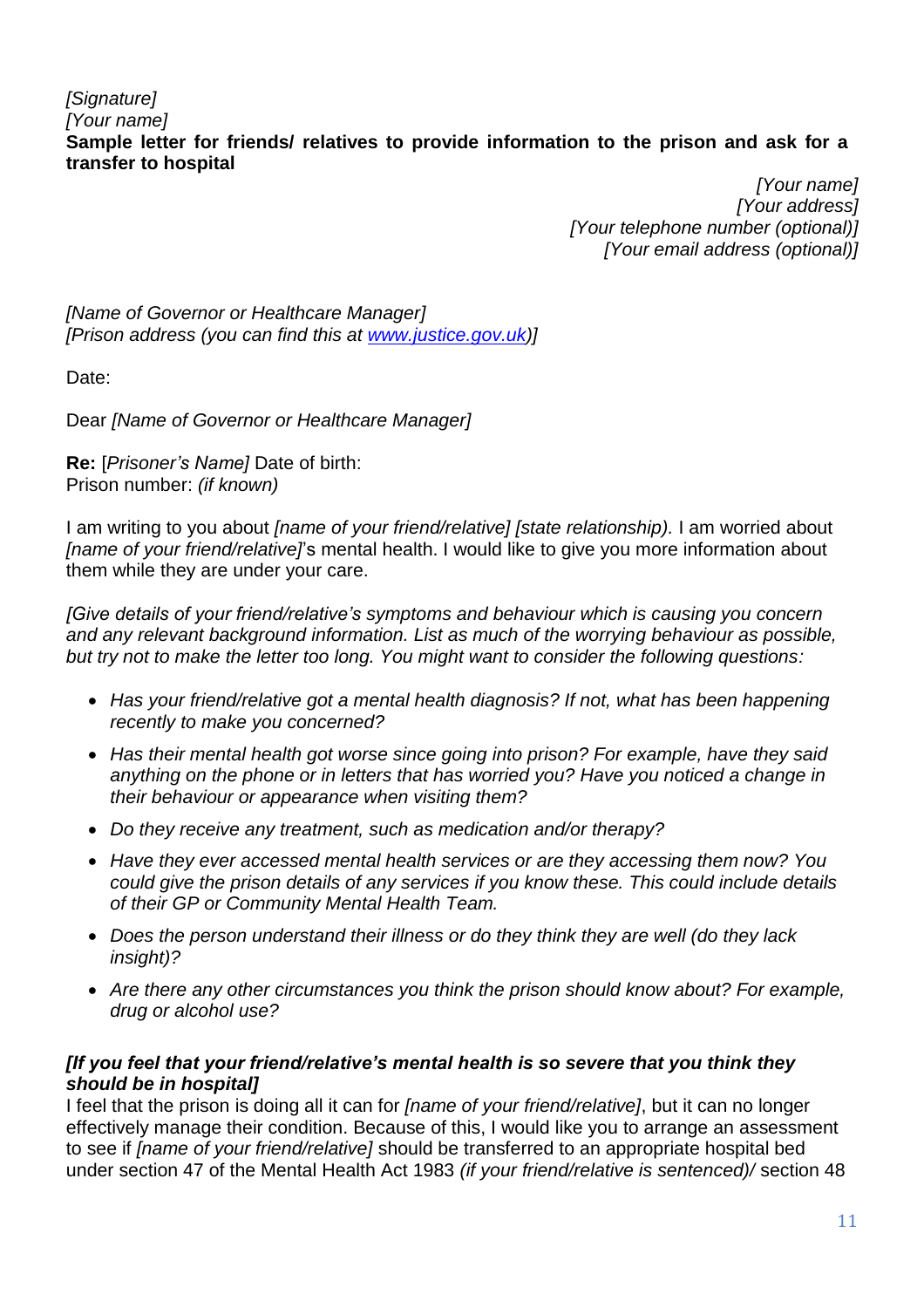of the Mental Health Act 1983 *(if your friend/relative is on remand and has an ongoing court case)*.

I understand that one of the Government's priorities is to make sure that the criminal justice system considers people's mental health conditions. I feel that the prison needs to know about *[name of friend/relative's]* background, and would like you to take this into account while you are caring for them.

Yours faithfully,

 $\overline{a}$ 

*[Signature] [Your name]*

|                   | $1$ Rule 32(2) The Prison Rules 1999                                                   |
|-------------------|----------------------------------------------------------------------------------------|
|                   | <sup>2</sup> Rule 33 The Prison Rules 1999                                             |
| <b>References</b> | <sup>3</sup> Prison Service Instruction (PSI) 30\2013 para 1.10.                       |
|                   | <sup>4</sup> PSI 30\2013 para 4.1.                                                     |
|                   | <sup>5</sup> PSI 30\2013 para 9.5.                                                     |
|                   | <sup>6</sup> PSI 30\2013 para 9.18.                                                    |
|                   | <sup>7</sup> Gov.co.uk, Prison life. https://www.gov.uk/life-in-prison/healthcare-in-  |
|                   | prison (accessed 11 December 2018)                                                     |
|                   | <sup>8</sup> British Medical Journal. Dealing with mental disorders in prisoners       |
|                   | .https://www.bmj.com/bmj/section-                                                      |
|                   | pdf/187696?path=/bmj/345/7885/Analysis.full.pdf (accessed 11 December                  |
|                   | 2018)                                                                                  |
|                   | <sup>9</sup> Ss47-48 Mental Health Act 1983.                                           |
|                   | <sup>10</sup> Ministry of Justice. Faith and Pastoral Care for Prisoners, PSI 05/2016. |
|                   | London: Ministry of Justice; 2016. Para 12.4.                                          |
|                   | <sup>11</sup> National Offender Management Service. Prison Service Instruction         |
|                   | 19/2104 Sentence Planning.                                                             |
|                   | https://www.justice.gov.uk/downloads/offenders/psipso/psi-2014/psi-19-                 |
|                   | 2014-ai-14-2014-pi-13-2014-sentence-planning.pdf (accessed 14                          |
|                   | December 2018) para 1.9                                                                |
|                   | <sup>12</sup> National Offender Management Service. Prison Service Instruction         |
|                   | 19/2104 Sentence Planning.                                                             |
|                   | https://www.justice.gov.uk/downloads/offenders/psipso/psi-2014/psi-19-                 |
|                   | 2014-ai-14-2014-pi-13-2014-sentence-planning.pdf (accessed 14                          |
|                   | December 2018) paras 2.7 and 2.13                                                      |
|                   |                                                                                        |
|                   | <sup>13</sup> Prison Rules 1999 45(1)                                                  |
|                   | <sup>14</sup> Prison Rules 1999 45(2).                                                 |
|                   | 15                                                                                     |
|                   | https://assets.publishing.service.gov.uk/government/uploads/system/uploa               |
|                   | ds/attachment_data/file/262122/prisons-sex-offenders.doc (accessed 19                  |
|                   | December 2018)                                                                         |
|                   | 16                                                                                     |
|                   | https://assets.publishing.service.gov.uk/government/uploads/system/uploa               |
|                   | ds/attachment_data/file/262122/prisons-sex-offenders.doc (accessed 19                  |
|                   | December 2018)                                                                         |
|                   | <sup>17</sup> UK House of Commons. Justice Committee publications: The Creation        |
|                   | of the National Offender Management Service - The role of the prison                   |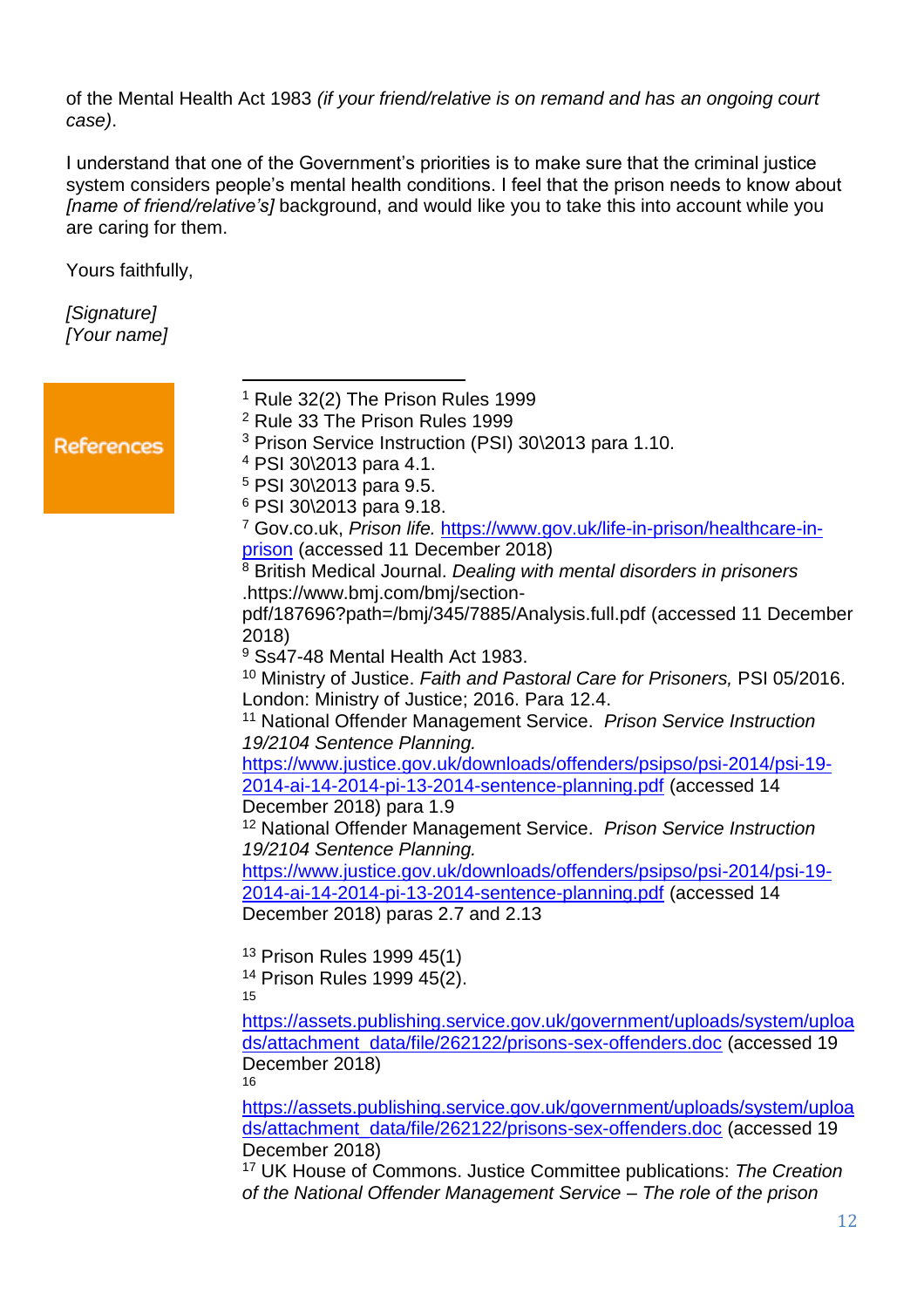$\overline{a}$ *officer.*

[http://www.publications.parliament.uk/pa/cm200809/cmselect/cmjust/361/3](http://www.publications.parliament.uk/pa/cm200809/cmselect/cmjust/361/36107.htm) [6107.htm](http://www.publications.parliament.uk/pa/cm200809/cmselect/cmjust/361/36107.htm) (accessed 18 April 2019). [https://www.barnardos.org.uk/what-we-do/helping-families/children-with](https://www.barnardos.org.uk/what-we-do/helping-families/children-with-a-parent-in-prison)[a-parent-in-prison](https://www.barnardos.org.uk/what-we-do/helping-families/children-with-a-parent-in-prison) (accessed 16 May 2019) <https://www.womeninprison.org.uk/about/what-we-do.php> (accessed 16 May 2019) <https://www.newbridgefoundation.org.uk/> (accessed 16 May 2019) Prison Rules 1999 32 Prison Rules 31(1) [https://assets.publishing.service.gov.uk/government/uploads/system/uploa](https://assets.publishing.service.gov.uk/government/uploads/system/uploads/attachment_data/file/758926/descriptions-of-accredited-programmes.pdf) [ds/attachment\\_data/file/758926/descriptions-of-accredited](https://assets.publishing.service.gov.uk/government/uploads/system/uploads/attachment_data/file/758926/descriptions-of-accredited-programmes.pdf)[programmes.pdf;](https://assets.publishing.service.gov.uk/government/uploads/system/uploads/attachment_data/file/758926/descriptions-of-accredited-programmes.pdf) (accessed 16 May 2019) <sup>24</sup> PSI 19/2014 para 2.8 PSI 19/2014 para 2.11 PSI 13/ 2015 2.1 PSI 13/2015 para 2.4 PSI 13/2015 para 3.8 PSI 13/2015 para 7.10 PSI 13/2015 para 5.47 & 5.48 Gov.uk. *Staying in touch with someone in prison.*  [https://www.gov.uk/staying-in-touch-with-someone-in-prison/visiting](https://www.gov.uk/staying-in-touch-with-someone-in-prison/visiting-someone-in-prison)[someone-in-prison](https://www.gov.uk/staying-in-touch-with-someone-in-prison/visiting-someone-in-prison) (accessed 18 April 2019) PSI 30/2013 para 9.5. PSI 16/2011 paras  $5.6 - 5.12$  PSI 16/2011 Annex G page 5 PSI 16/2011 Annex G page 5 PSI 16/2011 para 3.19 PSI 16/2011 para 3.10 PSI 16/2011 para 4.1 and 4.6 PSI 15/2011 para 2.5 PSI 15/2011 para 2.12